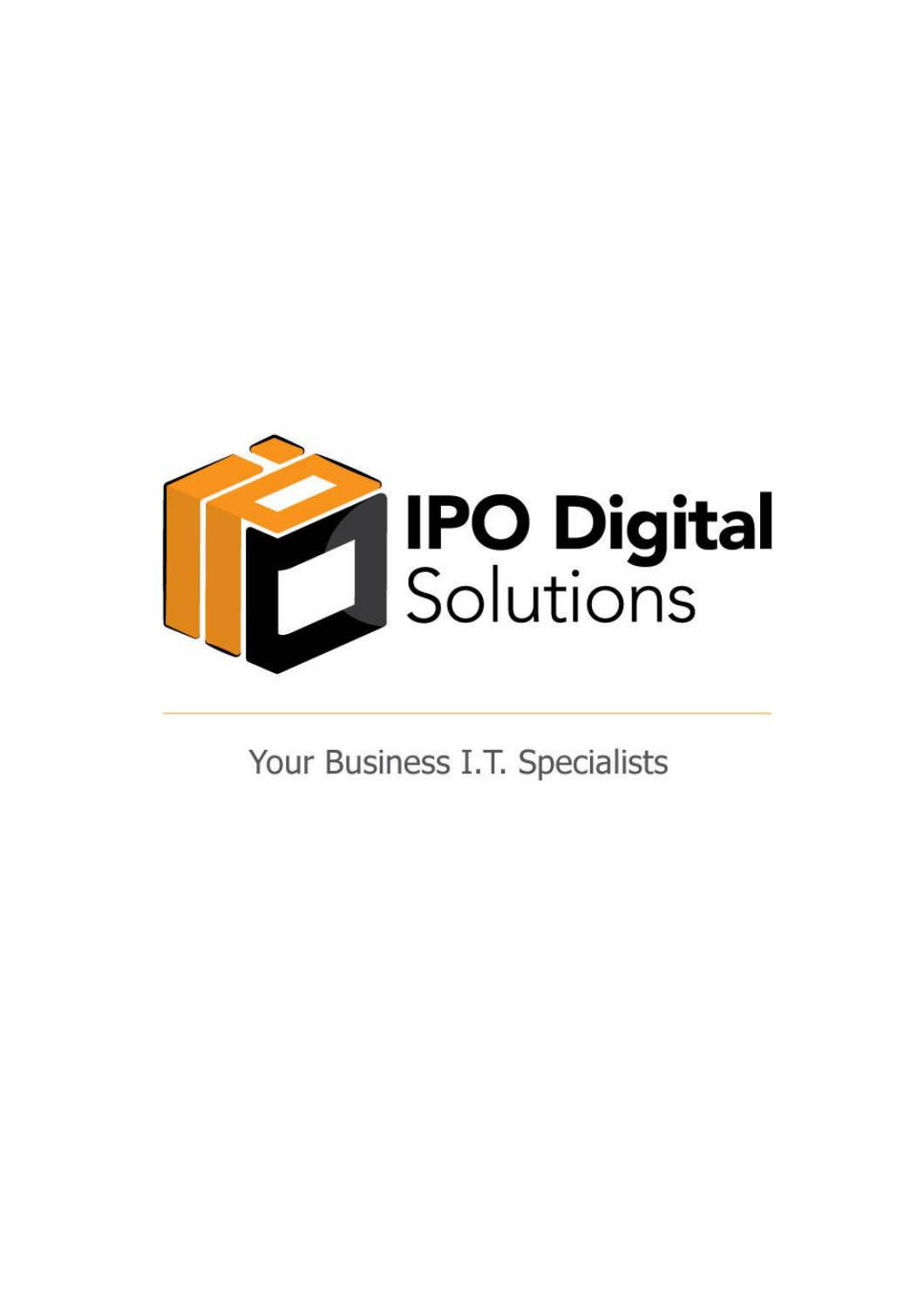

# **IPO Digital Solutions Pty Ltd Privacy Policy (Australia)**

IPO Digital Solutions Pty Ltd (IPO) is committed to protecting your privacy and managing any personal and credit information that we hold about you in accordance with the requirements of the Privacy Act 1988 (Cth) and the Australian Privacy Principles contained in that Act.

## **About this policy**

This Privacy Policy explains how we manage your personal information. It relates to the collection, use and disclosure of personal information you provide when requested to do in this website and generally in connection with a product or service you have asked to receive.

This Privacy Policy also relates to how we manage your credit related information, where this is relevant to you. Any credit related information that we hold about you is handled in accordance with our Credit Reporting Policy, which forms part of our Privacy Policy.

#### **What is personal information?**

Personal information includes any information or an opinion that identifies or could reasonably identify an individual. Some examples are name, postal address, email address, mobile number, telephone number, date of birth and billing and account details.

# **How do we collect personal information?**

We collect most personal information directly from you. For example, we will collect your personal information when you apply or place an order for a product or service or talk to us in person or on the phone.

We also collect information from you electronically. For instance, when you visit our website or whenever you apply for or access IPO products and services electronically. We may also collect personal information about you from other people or organisations such as the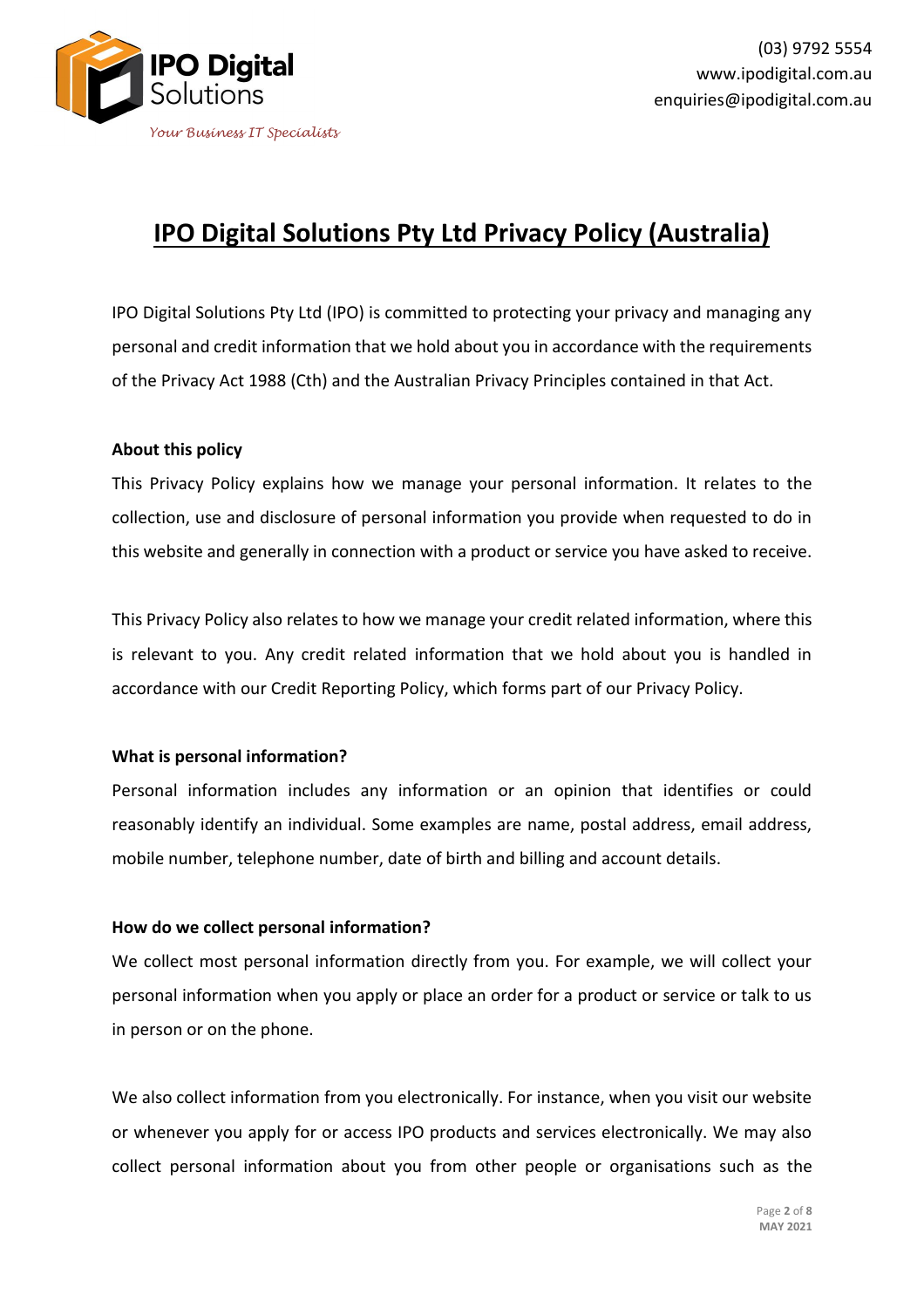

authorized reseller who sold you the product and credit reporting bodies (for more details see our Credit Reporting Policy). We also collect website usage information using cookies.

#### **Cookies**

We use technology called cookies when you visit our site. Cookies are small pieces of information stored on your computer, mobile or handheld device such as a table when you visit certain web pages. Cookies are also used to tailor products and services offered and advertised to our customers, both on this website and elsewhere. The information collected by cookies themselves cannot be used to identify you personally. Therefore, unless you identify yourself (such as by requesting a product or service or entering your details as part of a registration or login or contact form process), we will not link any record of your usage of the website to you personally.

We use cookies to make our website easier to use and so that we can provide the best possible service. Cookies are an essential part of how our website works, and to ensure it works properly for you, we recommend that they are enabled. You can disable cookies, but you may not be able to take full advantage of certain parts of our website or other websites, whether or not linked to our website.

#### **What kinds of personal information do we collect and hold?**

IPO collects a broad range of information from and about people who access or use this website or its products and services. When you apply for our products or services we may ask you for personal information, such as your name, contact details, email address and banking and credit card details. This is not an exhaustive list.

#### **For what purposes do we collect, hold, use and disclose personal information?**

The main reason we collect, hold, use and disclose your personal information is to provide you with products and services.

This includes: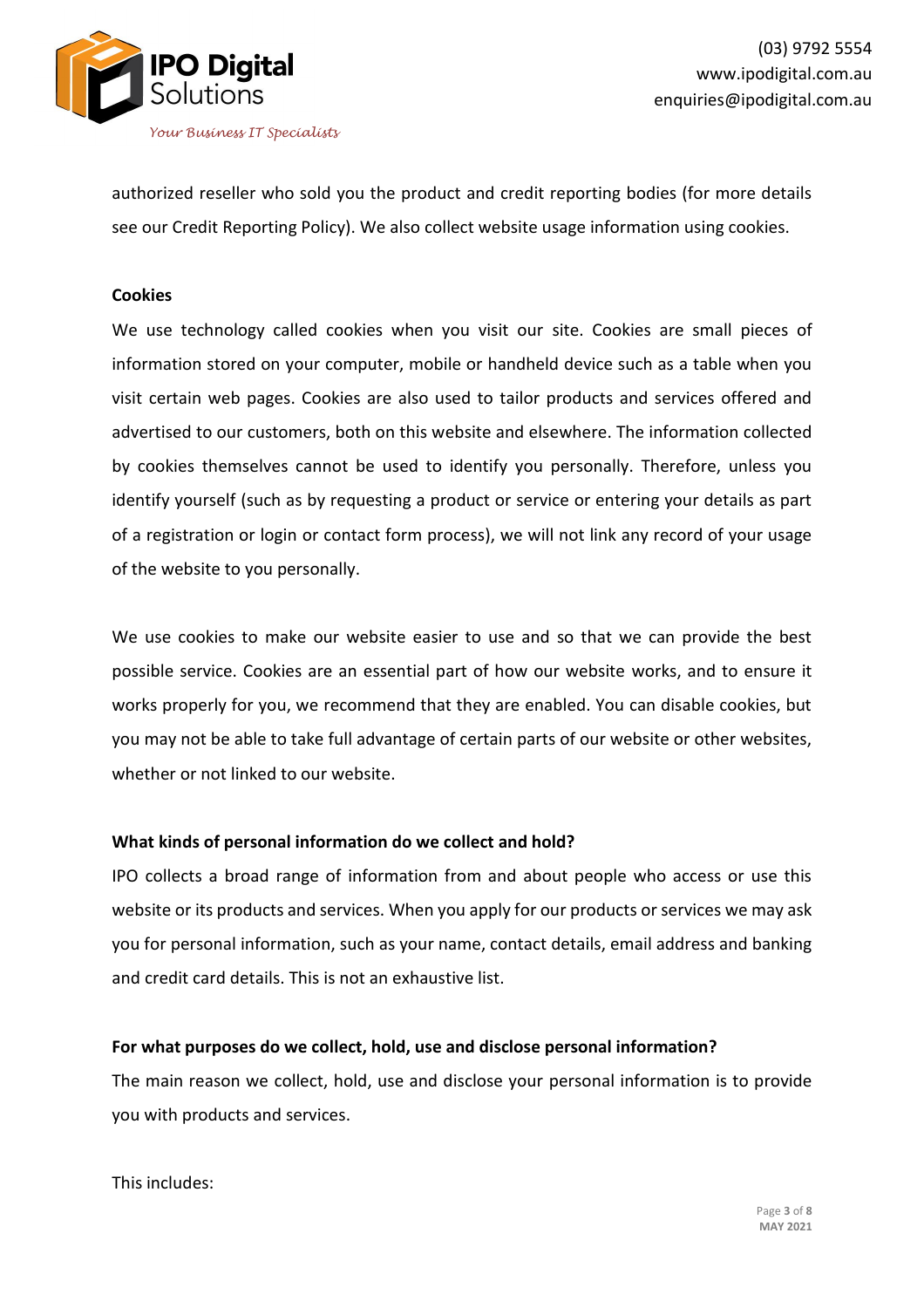

- Assisting you with online applications
- Processing your payments for products or services
- Helping manage a product or service including updating of software
- Responding to inquiries and/or requests for information
- Authenticating your identity when you log on to our website
- Conducting appropriate checks for credit-worthiness and for fraud
- Collecting any amounts you may owe us

We may also:

- Use your information collected from your visit to our website by using cookies. Each time you use the site we'll also collect information including domain name/IP address, referring URL, browser and platform, time of visit, pages visited and any searches performed. This information may be used to help us improve our performance of our website and for assessing the suitability of or requirements for certain products and services.
- Collect, use, hold and disclose additional information such as energy usage data.
- Monitor energy system use, quality and performance, to operate, maintain, test and upgrade systems.

If you do not allow us to collect all of the information we request, we may not be able to answer your query or provide all products and services effectively to you.

# **Will we disclose your information to anyone else?**

We may share your personal information with the following:

• Certain third parties including related parties, contractors, authorised resellers, agents and service providers.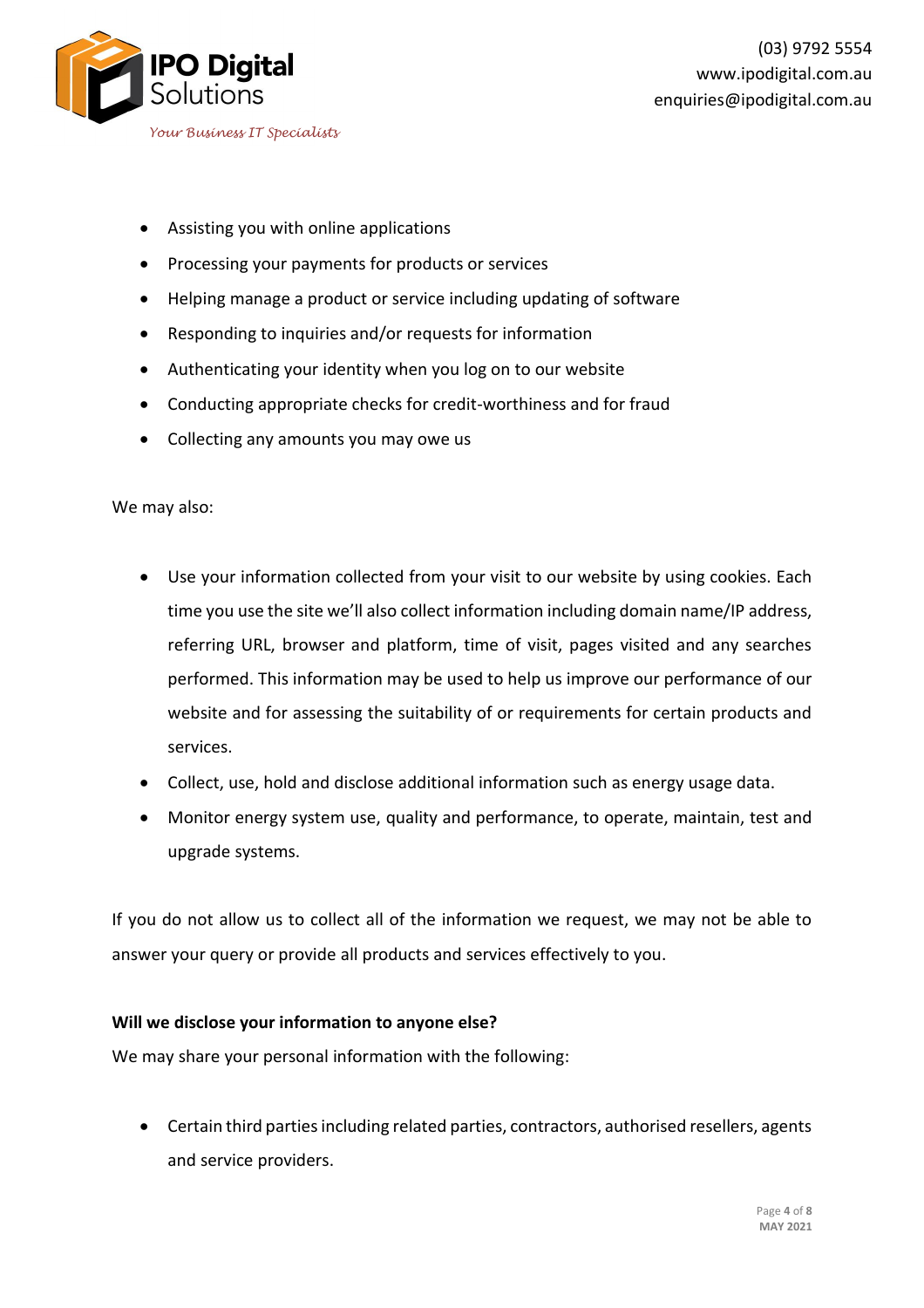

- Other organisations, who jointly with us provide products or services to you.
- To credit reporting agencies and other similar companies, fraud-checking agencies and to credit providers for credit related purposes such as credit-worthiness, credit rating, credit provision and financing (Please see our specific Credit Privacy Policy contained in this Privacy Policy for further information).
- Third parties who undertake marketing activities on our behalf, and may present you with other services in the future.
- Law enforcement agencies in any jurisdiction that is investigating any unlawful or prohibited activity involving, the access or use of this website, any of our products or services or otherwise as required or authorized by law.
- To third parties who assist us to manage or develop our business and corporate strategies and functions, including our corporate risk or funding functions.
- Any companies or people that we might in the future sell our business or part of our business to.

#### **Do we disclose personal information overseas?**

We may disclose your personal information to a recipient which is located outside Australia. This includes:

- Partner organizations.
- Overseas suppliers.

#### **How do we hold personal information?**

Much of the information that we hold about you will be stored electronically by us on a secure network. Some information we hold about you will be stored in paper files or hard copy for example, in purchase orders, sales confirmations and customer account creation forms. We use a range of physical and electronic security measures to protect the security of the personal information we hold.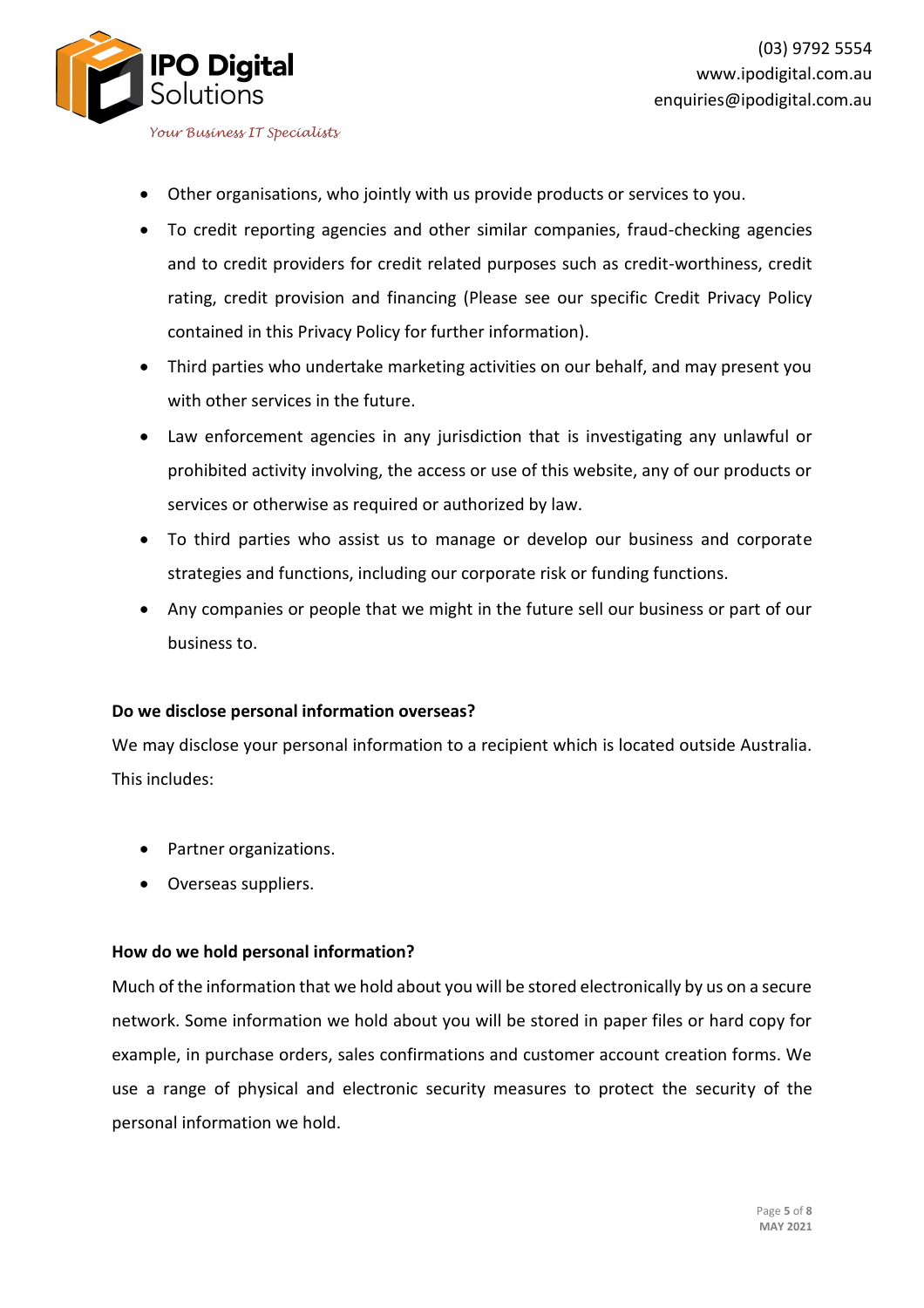

We take reasonable steps to maintain the security of your personal information and to protect it from misuse and loss and from unauthorized access, modification or disclosure. Whilst we take these steps to maintain security of your personal information, you should be aware of the main information security risks that exist today and take appropriate steps to help safeguard your information.

## **Other websites**

This website may contain links to other websites. Those websites are not under the control of IPO, nor can IPO accept responsibility for the conduct of the operators of them. You are responsible for information that you provide through any other website. This policy does not cover the privacy practices of any other website.

## **Credit Reporting Collection Statement**

We may collect, use, hold and disclose certain credit information about you for the purposes of providing you with products and services and to process your payments for these products and services. Credit related information includes information such as your name and contact details, your credit history, details of any credit you have sought or obtained from other credit providers, any credit rating or assessment score that we may calculate or obtain from a credit reporting body including details of any insolvency applications or cred-related court proceedings that relate to you.

We may collect credit related information about you and hold this credit related information in order to conduct a credit assessment on you, to evaluate your credit-worthiness and to decide whether to provide you with our products and services on credit. We may disclose your credit related information and your personal information to third parties, including debt collectors, credit management agencies, other credit providers, credit reporting bodies and government bodies and regulatory authorities (where authorized by law).

The credit reporting bodies may include your information in reports provided to other credit providers to assist them to assess your credit worthiness. If you do not pay for our products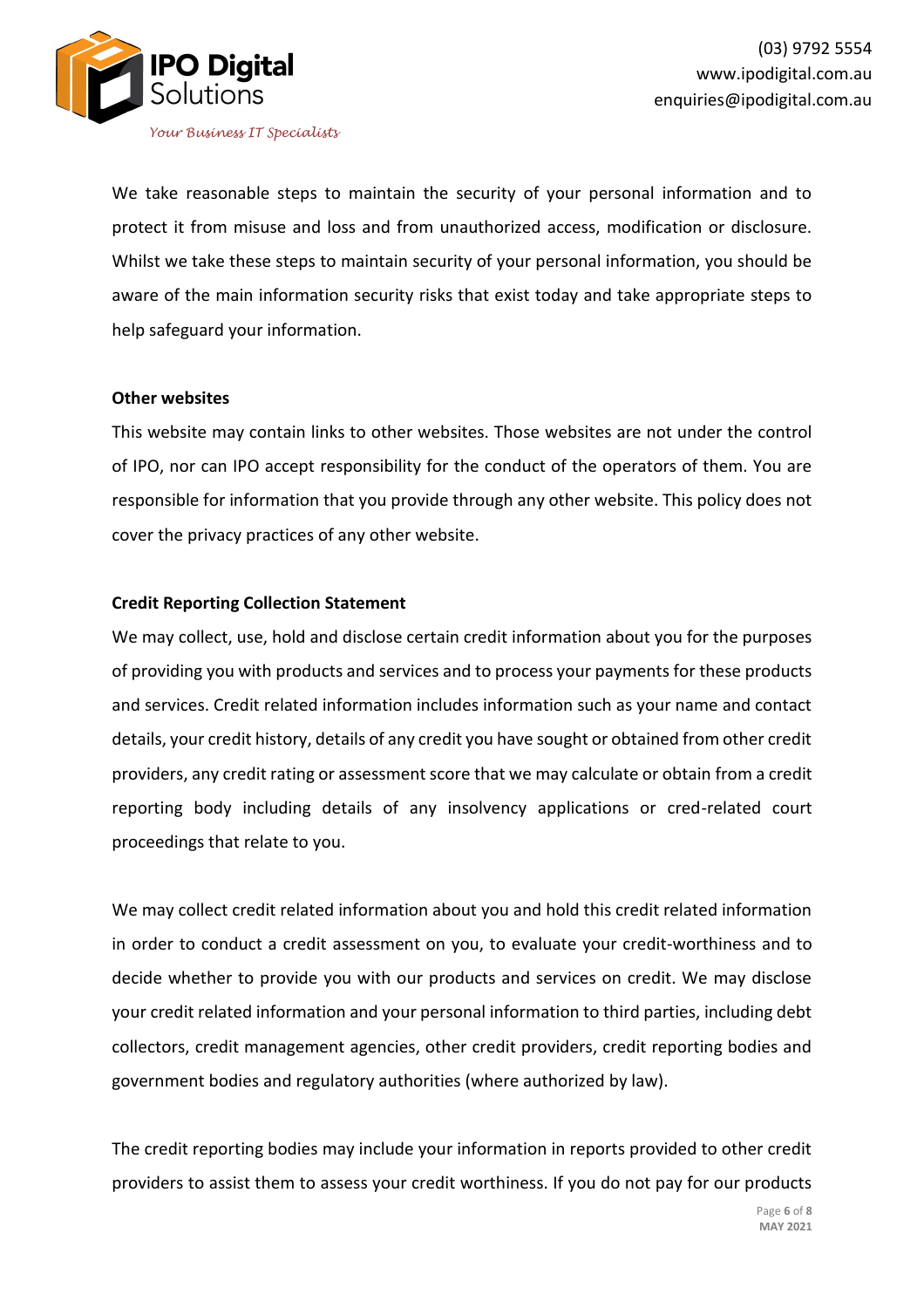

and services that we provide to you, if you commit fraud, or try to do so, or if you otherwise commit a serious credit infringement, we may disclose this information to these credit reporting bodies. This may affect your ability to obtain credit in the future.

You have a right to access the credit related information that we hold about you, to correct that credit related information and to make a complaint about our handling of your credit related information. More information about how to access and correct the credit information that we hold about you and how to lodge a complaint relating to our treatment of your credit related information (and how we deal with it) can be found in our Credit Reporting Policy.

## **Access to and changes to your Personal Information**

We take all reasonable steps to ensure that the personal information we collect is accurate and up to date.

You can request access to the personal information we hold about you. You can also ask for corrections to be made. For example, if any of the information that you have provided to us has changed such as your contact details you may contact us to correct the information. Please provide to us any changes by writing to us at the address set out in **How to contact us** section of this policy below.

#### **Complaints**

If you have any further queries relating to our Privacy Policy, or if you wish to make a complaint to IPO about how we have handled your personal information, you can forward a written complaint to us as the address below.

IPO is committed to acknowledging your complaint in a prompt manner and will give you an estimated timeframe for when we will respond to your complaint. If the complaint remains unresolved, you may have the option of notifying the Office of the Australian Information Commissioner (OAIC). Contact details can be found at the OAIC's website: www.oaic.gov.au.